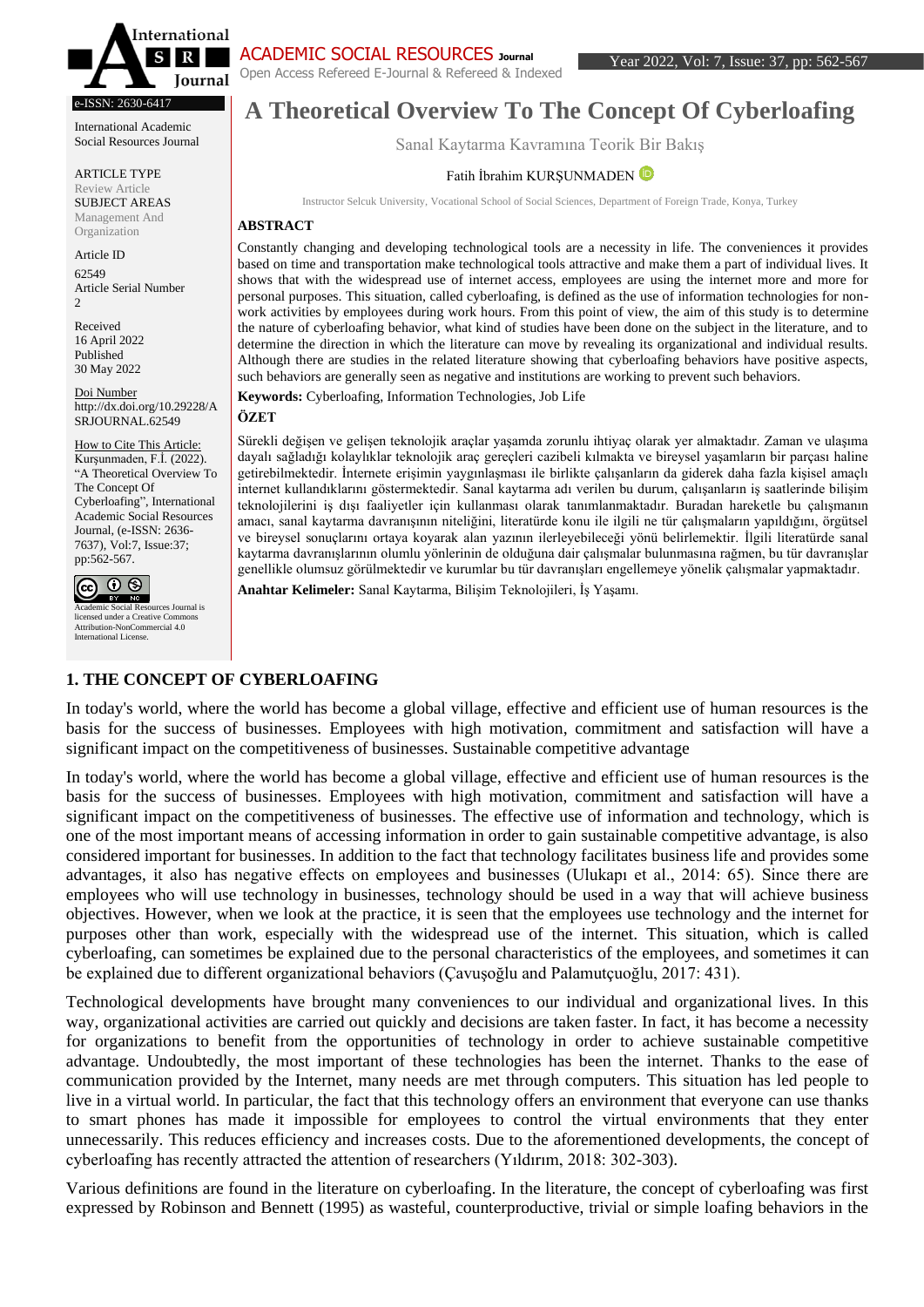workplace. cyberloafing; employees use the internet of the institution for their own private purposes during working hours (Liberman et al., 2011: 2192, Lim and Teo, 2005: 1081, Lim, 2002: 675).

Özkalp et al.(2012) define cyberloafing as "idle time that emerges with information and communication technologies employees' time to slack off from work or use the internet, Facebook and personal e-mail for their own purposes", and Örücü and Yıldız (2014) "use of computer and internet systems provided for business use for personal purposes".

Cyberloafing is considered as deviant workplace behavior (behaviors that violate the norms of the organization that employees do voluntarily and negatively affect the welfare of employees and the organization) because it causes time to pass inefficiently (Lim and Teo, 2005: 1083). In short, cyberloafing is the use of computers, tablets, phones, internet, etc. in the organization. is wasting time with mass media or production tools, and cyberloafing is problematic behavior for organizations (Askew et al., 2014: 510).

Various classifications have been made regarding the classification of cyberloafing behaviors. In the classification made by Lim (2002), cyberloafing behaviors are divided into two groups as e-mail activities and internet surfing activities. Anandarajan et al. (2004), on the other hand, classified these behaviors as entertainment, harmful, personal learning, and behaviors for uncertain purposes. On the other hand, Blau et al. (2006), on the other hand, divided cyberloafing behaviors into three as browsing-related, non-work e-mailing and interactive cyberloafing. Blanchard and Henle (2008), on the other hand, expanded the classification made by Lim (2002) and divided cyberloafing activities into two as insignificant and important cyberloafing behaviors. According to this, unimportant cyberloafing behaviors generally include behaviors that are considered unimportant, short-term and normal. Significant cyberloafing behaviors, on the other hand, are long-term behaviors that are likely to harm the business and inflict legal sanctions, depending on the purpose, compared to insignificant cyberloafing behaviors.

Although cyberloafing behavior, which is classified in different ways, is discussed in terms of positive reflections in some studies, it can create a significant cost for employers and cause negative effects for employees as it is realized during work time (Liberman et al., 2011: 2192). Especially if cyberloafing occurs due to negative perceptions of employees towards the organization and work, such as injustice, it can bring many negative consequences (Kaplan and Öğüt, 2012: 4).

The reasons for cyberloafing are divided into two as individual and organizational reasons: Individual reasons can be listed as the perception and attitude of the person, personality traits, habits, addiction to the internet, and demographic characteristics. Organizational reasons are internet restrictions brought by the organization, the opportunities and supports provided by the management, and boredom due to excessive workload (Çınar and Sıçrar, 2019: 122). There are two different views as advantages and disadvantages of cyberloafing. The disadvantages of cyberloafing can be expressed as the fact that it causes losses that will have legal consequences in organizations and the implementation of sanctions such as the termination of the employee's employment contract. The advantages of cyberloafing are to increase productivity by contributing to the personal development of the individual (Şen et al., 2016: 525).

In the study, first of all, the definitions made by different authors regarding the concept of cyberloafing are given, and the types of cyberloafing, its reasons, advantages and disadvantages are mentioned. Later, some of the prominent studies in the literature are summarized over the years.

### **2. LITERATURE REVIEW ON THE CONCEPT OF CYBERLOAFING**

Kaplan and Öğüt (2012) collected data from a sample of employees in two university hospitals operating in the province of Konya, in order to analyze the relationships between distributive justice, procedural justice and interactional justice, and insignificant and serious cyberloafing activities. According to the results of the research; It has been determined that there is a negative relationship between distributive justice, procedural justice and interactional justice and insignificant cyberloafing activities.

Ünal and Tekdemir (2015) analyzed the cyberloafing actions of employees in a public institution and investigated whether cyberloafing actions differ according to some variables. Data were collected using a questionnaire. 136 people working in 10 units of the public institution affiliated to the Antalya Regional Directorate participated in the research. According to the results of the research, it has been determined that cyberloafing acts are low in the relevant public employees and the level of cyberloafing acts differs significantly according to some variables (education, age, position, working year, internet use skill and frequency of use, etc.).

Keklik et al. (2015) concluded that important cyberloafing behaviors positively affect employees' organizational learning capacity resulting from participatory decision-making and interaction with the external environment.

Özdem and Demir (2015) aimed to determine the cyberloafing types and cyberloafing activities used by school administrators in primary, secondary and secondary schools in Giresun (central) province in their study. As a result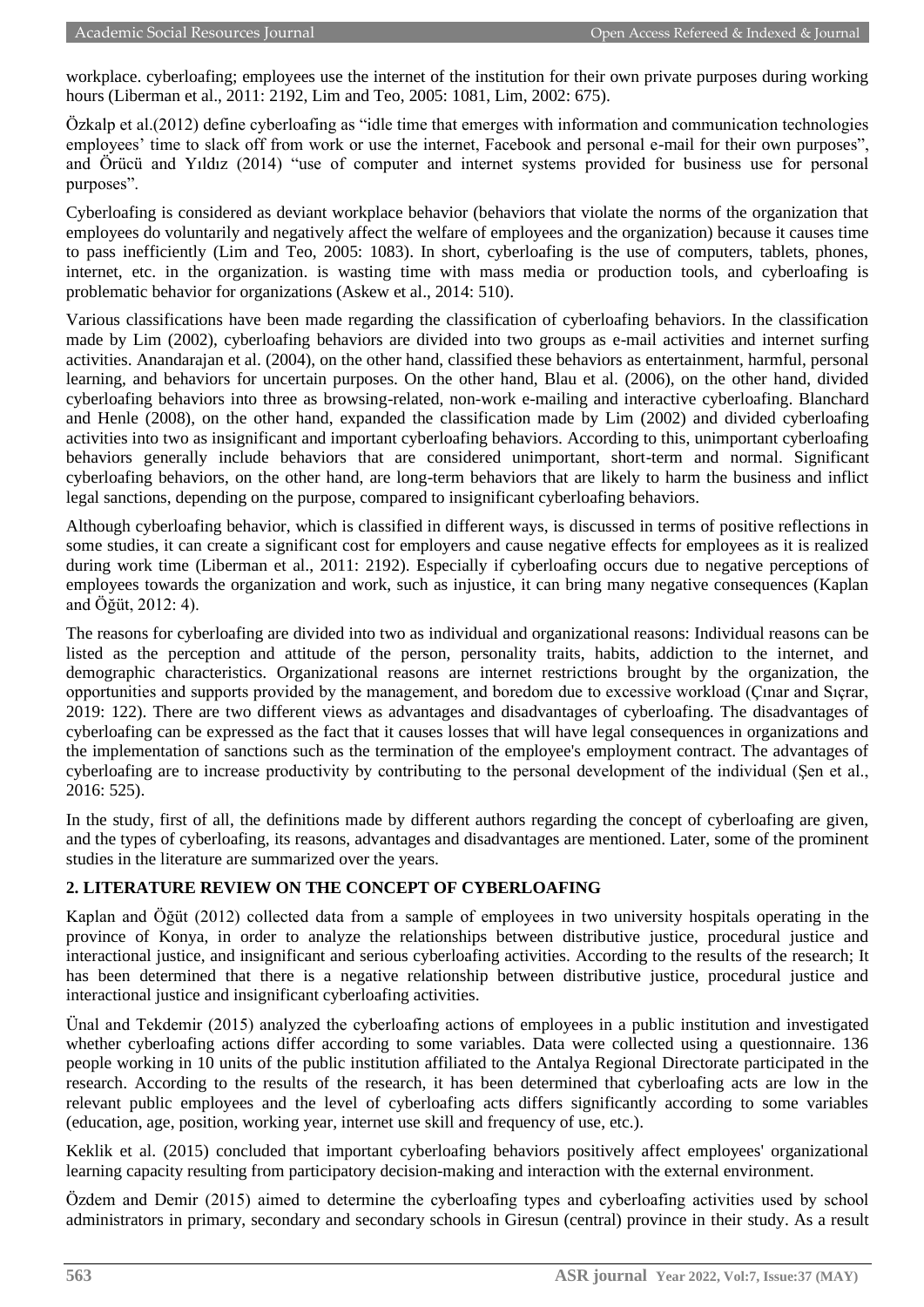of the research, it was determined that the average of school administrators' scores on the unimportant cyberloafing dimension was higher than the significant cyberloafing dimension.

In their study, Yağcı and Yüceler (2016) stated that the use of the internet in the workplace, facilitates communication between employees, reduces the workload and enables employees to be more productive, as well as bringing up the concept of cyberloafing, which is the tendency of the employee to use the internet opportunities offered in the workplace for non-work and personal purposes in order to avoid work during working hours. They stated and explained the antecedents and results of the concept of cyberloafing within the framework of the relevant literature.

Babadağ (2018) collected data from 187 employees working as civil servants in a municipality with a survey technique in order to investigate the effect of work alienation on cyberloafing behavior and analyzed the data with SPSS and AMOS program. According to the findings obtained as a result of the analyzes, it was determined that work alienation affected cyberloafing and its sub-dimensions positively and significantly.

Yıldırım (2018) aimed to reveal that the level of burnout of individuals increases significant and unimportant cyberloafing and that job satisfaction plays a reducing mediator role in this effect. According to the results of the analysis, all sub-dimensions of burnout negatively affected job satisfaction. On the other hand, while depersonalization, which is one of the sub-dimensions of burnout, had an increasing effect on both important and insignificant cyberloafing, the feeling of personal failure and emotional exhaustion positively affected only insignificant cyberloafing.

In the study of Alan (2019), it was aimed to reveal the relationship between university students' social network usage density and uninterrupted stay on the Internet, and cyberloafing behaviors. The sample of the study consisted of 450 students studying at a state university. Quantitative research method was used in the research and data were collected by questionnaire technique and analyzed with SPSS statistical program. It is evaluated that young people who use social networks extensively exhibit significant cyberloafing behaviors, while young people who spend little time on social networking sites exhibit insignificant cyberloafing behaviors.

The sample of the study conducted by Kurun and Çobanoğlu (2019) to determine the relationship between school administrators' managerial behaviors and their level of showing cyberloafing behaviors consisted of 41 school principals and 433 teachers working in the Tavas district of Denizli province. When the results of the study were examined, it was observed that while the perceptions of school administrators regarding administrative and cyberloafing behaviors did not differ in terms of different variables, teacher perceptions differed according to the type of school they worked in.

Kuznek and Güzel (2019) used the 17-item scale of Blanchard and Henle (2008) in order to determine the types of cyberloafing activities of employees, to determine the effects of these activities on employee performance and their differences according to generations. According to the results of the research, cyberloafing has four different dimensions. These dimensions are named as spending time, following the agenda, sports and betting and social sharing. It has been determined that the time-spending dimension of cyberloafing negatively affects employee performance, but has no significant relationship with other dimensions.

Gezer and Barutçu (2020) tried to determine the relationship between cyberloafing activities of personnel and job satisfaction in their study. Cyberloafing was determined as the independent variable and job satisfaction as the dependent variable. The research was carried out by Türk Telekomünikasyon A.Ş. in Edremit region. was conducted on the employees and the survey method was used. As a result of the study, it was seen that important cyberloafing activities, which are one of the sub-dimensions of cyberloafing, have a negative effect on job satisfaction, while insignificant cyberloafing activities have a positive effect on job satisfaction.

Çetintürk (2020) aimed to determine whether the sub-dimensions of employees' cyberloafing behavior show statistically significant differences according to demographic characteristics in his study. The universe of the research consists of the employees of five-star accommodation enterprises. The sample of the research is the employees of a five-star accommodation business operating in Isparta. Questionnaire technique was used as a data collection tool in the research. As a result of the research, it was determined that insignificant cyberloafing behavior showed statistically significant differences in terms of marital status, age, education level and department. Significant cyberloafing behavior, on the other hand, showed statistically significant differences in terms of gender, age and professional experience.

Çetin and Akyelli (2020) The aim of the study is to reveal the relationship between cyberloafing behavior and job satisfaction, which can be defined as the satisfaction of employees with their jobs, as research results. The sample of the study consists of 753 active employees. When the results of the study were examined, a positive and weak relationship was observed between cyberloafing and job satisfaction. In addition, cyberloafing and job satisfaction are related to age and differ according to gender.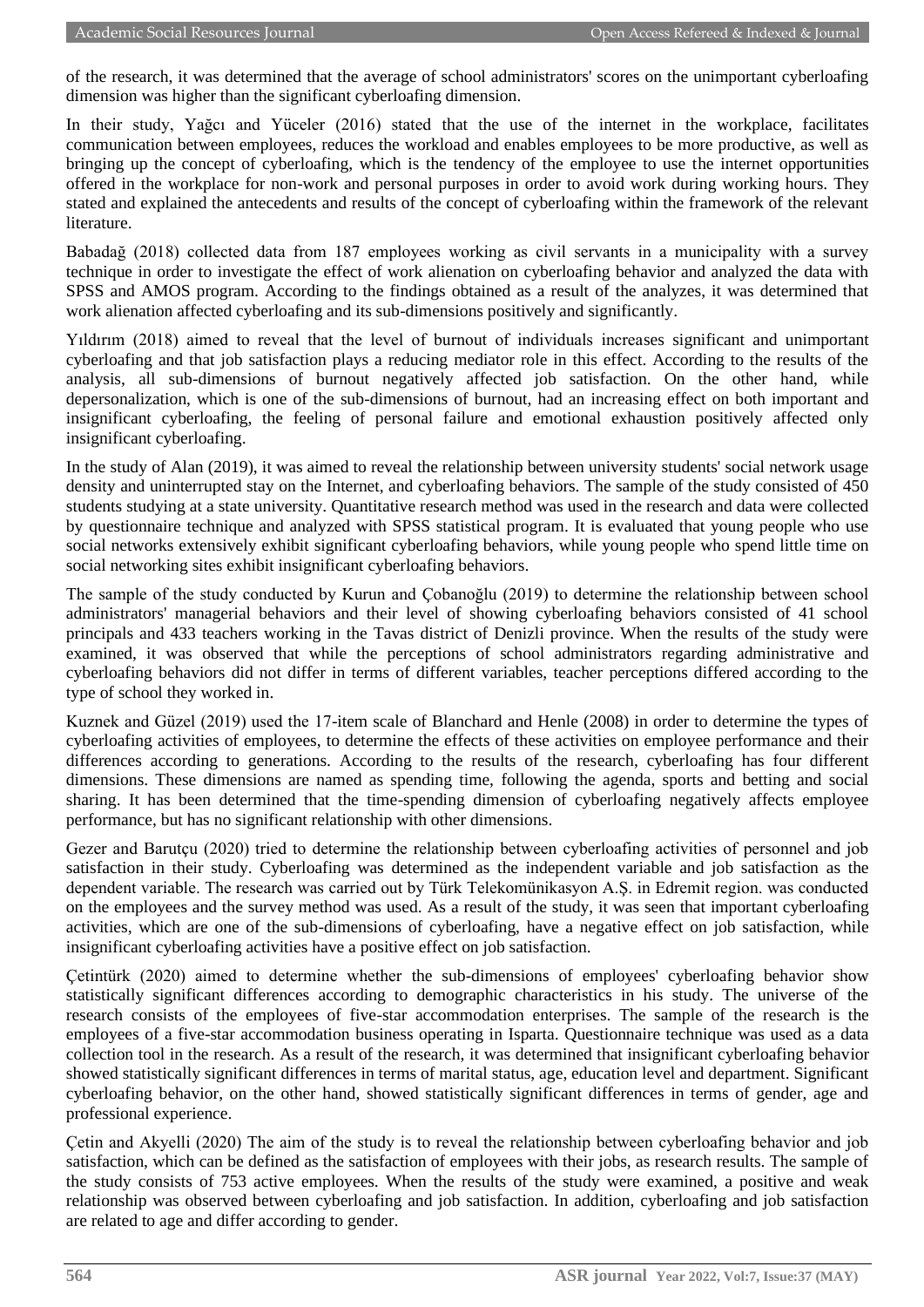Uyanık et al. (2021), they aimed to examine the relationship between job stress levels and cyberloafing behaviors of marina management employees, who constitute one of the important income sources of the tourism sector. In the research, a questionnaire was applied to 58 people working in a marina business located in Marmaris district of Muğla. According to the results obtained from the research, it was determined that there is a positive relationship between the sub-dimensions of cyberloafing and job stress.

Soyal (2021) investigated whether psychological security has an effect on cyberloafing behaviors. In the research, data were collected from 120 people working in the banking sector in Siirt, Turkey, by survey technique and these data were analyzed with the SPSS program. According to the analysis results; It has been determined that psychological safety affects both cyberloafing and its sub-dimensions negatively and significantly.

Merdan et al. (2022) used the data of 270 employees of a textile company operating in Kayseri to determine the mediating role of cyberloafing in the effect of boreout syndrome on counterproductive work behavior. According to the results of the analysis, it was determined that boreout, cyberloafing and counterproductive work behavior were positively affected. In addition, it was determined that cyberloafing played a mediating role in the effect of boreout on counterproductive work behavior.

### **3.CONCLUSION**

Organizations that want to have a competitive advantage compared to their competitors follow technological innovations closely and design their business processes according to these innovations. On the other hand, the widespread use of technology and information tools in organizations has led to some behaviors called cyberloafing by employees. Cyberloafing behavior refers to employees' use of computers, mobile devices and internet for nonwork activities. When the literature is examined, it has been determined that cyberloafing causes many negative results in organizational terms. Among these results, poor performance and productivity losses stand out (Mills et al., 2001: 37). It is very important for organizations and managers to reveal the variables that will reduce or eliminate cyberloafing behaviors that lead to such negativities. Depending on the developments in information and communication technologies, the possibility of accessing the Internet, which became easier with the widespread use of the Internet, has led to the emergence of a concept called cyberloafing. There are different opinions in the literature on cyberloafing, which is defined as the employee's use of the internet opportunity provided at work for non-work and personal purposes. These differences are in the classification of cyberloafing behaviors and whether such behaviors are beneficial or harmful. According to those who argue that cyberloafing behaviors are harmful; such behaviors are extremely harmful for businesses and cause loss of productivity. According to those who argue against this idea, such behaviors can be beneficial in terms of providing job satisfaction and productivity by combating the stress and distress experienced by the employee. Although there are studies in the related literature showing that cyberloafing behaviors have positive aspects, such behaviors are generally seen as negative and organizations are working to prevent such behaviors. In this context, software programs that limit employees' access to the Internet for personal purposes have begun to be used. However, one thing to be considered here is that there may be employees who cannot access such sites even though they really need it. For employees who cannot access such sites they need, this may cause loss of productivity and result in the organization parting ways with its talented employees. For these reasons, the employer should also consider the possibility of losing talented employees before restricting internet access in order to prevent the negative consequences of cyberloafing behaviors and balance between the two.

### **REFERENCES**

Alan, H. (2019). Sosyal Ağ Kullanımı Yoğunluğu ve Sanal Kaytarma Davranışları: Üniversite Öğrencileri Üzerine Bir İnceleme. Çağdaş Yönetim Bilimleri Dergisi, 6(2) , 112-129.

Anandarajan, M., Devine, P. & Simmers, C. A. (2004). A Multidimensional Sealing Approach to Personal Web Usage in the Workplace. In M. Anandarajan & C. A. Simmers (Eds.), A Personal Web Usage in the Workplace: A Guide to Effective Human Resources Management (pp. 61-78). Hensey, PA: Information Science Publishing.

Askew, K., Buckner, J., Taing, M., Ilie, A., Bauer, J. & Coovert, M. (2014). Explaining Cyberloafing: The Role of The Theory of Planned Behavior. Computers in Human Behavior, 36, 510-519.

Babadağ, M. (2018). İşe Yabancılaşmanın Sanal Kaytarma Üzerindeki Etkisi. Balıkesir Üniversitesi Sosyal Bilimler Enstitüsü Dergisi, 21 (39), 207-239.

Blanchard A. L. ve Henle C. A. (2008). Correlates of Different Forms of Cyberloafing: The Role of Norms and External Locus of Control, Computers in Human Behavior, 24(3), 1067-1084.

Blau, G., Yang, Y. and Ward-Cook, K. (2006). Testing a Measure of Cyberloafing, Journal of Allied Health, 35(1),  $9 - 17$ .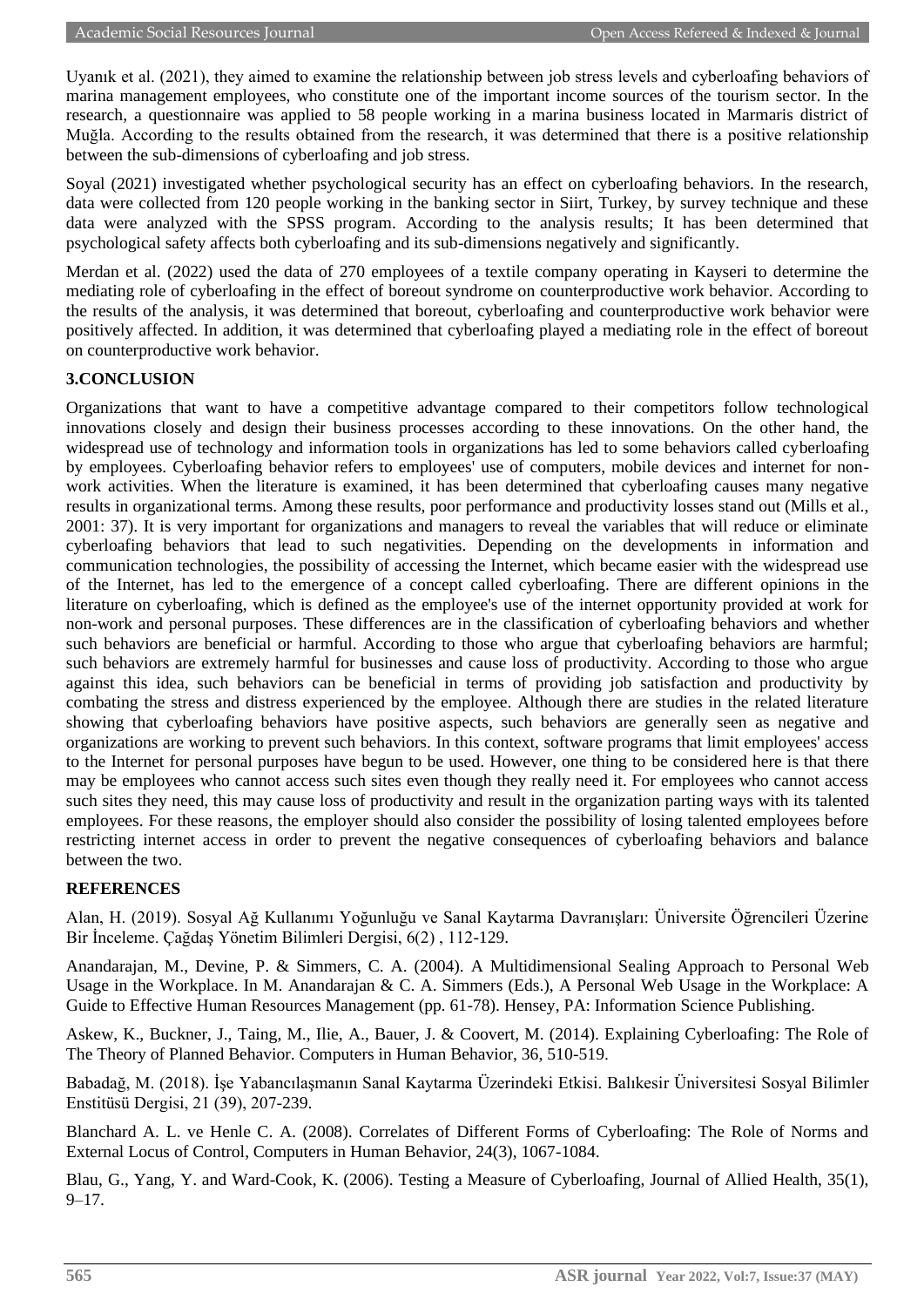Çavuşoğlu, S. & Palamutçuoğlu, B. T. (2017). İş Tatmininin Sanal Kaytarma Üzerindeki Etkisi. Mehmet Akif Ersoy Üniversitesi Sosyal Bilimler Enstitüsü Dergisi, 9(19), 430-444.

Çetin, C. & Akyelli, N. (2020). SANAL KAYTARMA Ve İŞ DOYUMU İLİŞKİSİ. İzmir Katip Çelebi Üniversitesi İktisadi ve İdari Bilimler Fakültesi Dergisi, 3(1), 41-59.

Çetintürk, İ. (2020). Sanal Kaytarma ve Demografik Özellikler: Beş Yıldızlı Konaklama İşletmesinde Bir Uygulama. Anadolu Üniversitesi İktisadi ve İdari Bilimler Fakültesi Dergisi, 21(2), 35-46.

Çınar, O. & Sıçrar, H. (2019). Sanal Kaytarma ve Örgütsel Bağlılık Arasındaki İlişki: Erzurum İlinde Bir Kamu Kurumu Örneği. İş ve Hayat, 5(10), 119-135.

Gezer, H. & Barutçu, E. (2020). Sanal Kaytarma İle İş Tatmini Arasındaki İlişkiye Yönelik Bir Araştırma. Journal of Internet Applications and Management, 11 (1), 35-48.

Kaplan, M. & Öğüt, A. (2012). Algılanan Örgütsel Adalet İle Sanal Kaytarma Arasındaki İlişkinin Analizi: Hastane Çalışanları Örneği. Dokuz Eylül Üniversitesi İşletme Fakültesi Dergisi, 13(1), 1-13.

Keklik, B., Kılıç, R., Yıldız, H., & Yıldız, B. (2015). Sanal Kaytarma Davranışlarının Örgütsel Öğrenme Kapasitesi Üzerindeki Etkisinin İncelenmesi. Business and Economics Research Journal, 6(3), 129-144.

Kurun, M. & Çobanoğlu, F. (2019). Okul Yöneticilerinin Yönetsel ve Sanal Kaytarma Davranışları Arasındaki İlişki . IBAD Sosyal Bilimler Dergisi, (5), 134-152.

Kuznek, E., Güzel, B. (2019) Sanal Kaytarma ve İş Performansı İlişkisi: Kuşaklar Teorisi Yaklaşımı, İşletme Araştırmaları Dergisi, 11 (4), 2729-2746.

Liberman, B. Seidman, McKenna, G. K. ve Buffardi, L. E. (2011). Employee Job Attitudes and Organizational Characteristics as Predictors of Cyberloafing, Computers in Human Behavior, 27, 2192-2199.

Lim, V. K. G. (2002). The IT Way of Loafing on the Job: Cyberloafing, Neutralizing and Organizational Justice, Journal of Organizational Behavior. 23, 675-694.

Lim, V. K. G. ve Chen, J.Q. (2012). Cyberloafing at the Workplace: Gain or Drain on Work?, Behaviour and Information Technology, 31(4), 343-353.

Lim, V. K. G. ve Teo, T. S. H. (2005). Prevalence, Perceived Seriousness, Justification and Regulation of Cyberloafing in Singapore An Exploratory Study, Information and Management, 42, 1081-1093.

Merdan, E., Erdem, A. T., & Gümüşsoy, Y. (2022). Boreout Sendromunun Üretkenlik Karşıtı İş Davranışı Üzerine Etkisinde Sanal Kaytarmanın Aracılık Rolü. Business & Management Studies: An International Journal, 10(1), 176- 191.

Mills, J. E., Hu, B., Beldona, S. ve Clay, J. (2001). Cyberslacking! A Wired-Workplace Liability Issue, The Cornell Hotel and Restaurant Administration Quarterly, 42(5), 34-47.

Robinson, S. L., Bennett, R. J. (1995). A Typology of Deviant Workplace Behavior: A Multidimensional Scaling Study. Academy Of Management Journal, 3(12), 555–572.

Özdem, G. & Demir, A. (2015). Okul Yöneticilerinde Sanal Kaytarma Davranışı. Mersin Üniversitesi Eğitim Fakültesi Dergisi, 11 (3),1029-1042.

Özkalp, E., Aydın, U. ve Tekeli, S. (2012). Sapkın Örgütsel Davranışlar Ve Çalışma Yaşamında Yeni Bir Olgu: Sanal Kaytarma (Cyberloafing) Ve İş İlişkilerine Etkileri. Çimento İşveren Sendikası Dergisi, 26 (2), 18-33.

Şen, E., Tozlu, E., Ateşoğlu, H. & Özdemir, A. (2016). The Effect Of Work Stress On Cyberloafing Behaviour in Higher Education Institusion. Eurasian Academy of Sciences Social Sciences Journal, 1(1), 523–535.

Soyalın, M. (2021). Psikolojik Güvenlik ve Sanal Kaytarma Arasındaki İlişki: Bankacılık Sektöründe Bir Araştırma . Karamanoğlu Mehmetbey Üniversitesi Sosyal Ve Ekonomik Araştırmalar Dergisi, 23(41), 279-290.

Ulukapı, Hande - Çelik, Adnan - Yılmaz, A. (2014). Algılanan İşe Adanmışlığın Sanal Kaytarma Davranışı Üzerindeki Etkisinin İncelenmesi: Selçuk Üniversitesi Örneği, 2. Örgütsel Davranış Kongresi, Kayseri, 7-8 Kasım, (65-72).

Uyanık, S., Umat, Ü. G., & Gürdoğan, A. (2021). Marina İşletmeciliği Çalışanlarının İş Stres Düzeyleri İle Sanal Kaytarma Davranışları Arasındaki İlişkinin Marina Çalışanları Açısından Değerlendirilmesi. Journal of Travel & Tourism Research, 19, 80-101.

Ünal, . F. & Tekdemir, S. (2015). Sanal Kaytarma: Bir Kamu Kurumunda Ampirik Bir Araştırma. Süleyman Demirel Üniversitesi İktisadi ve İdari Bilimler Fakültesi Dergisi, 20 (2), 95-118.